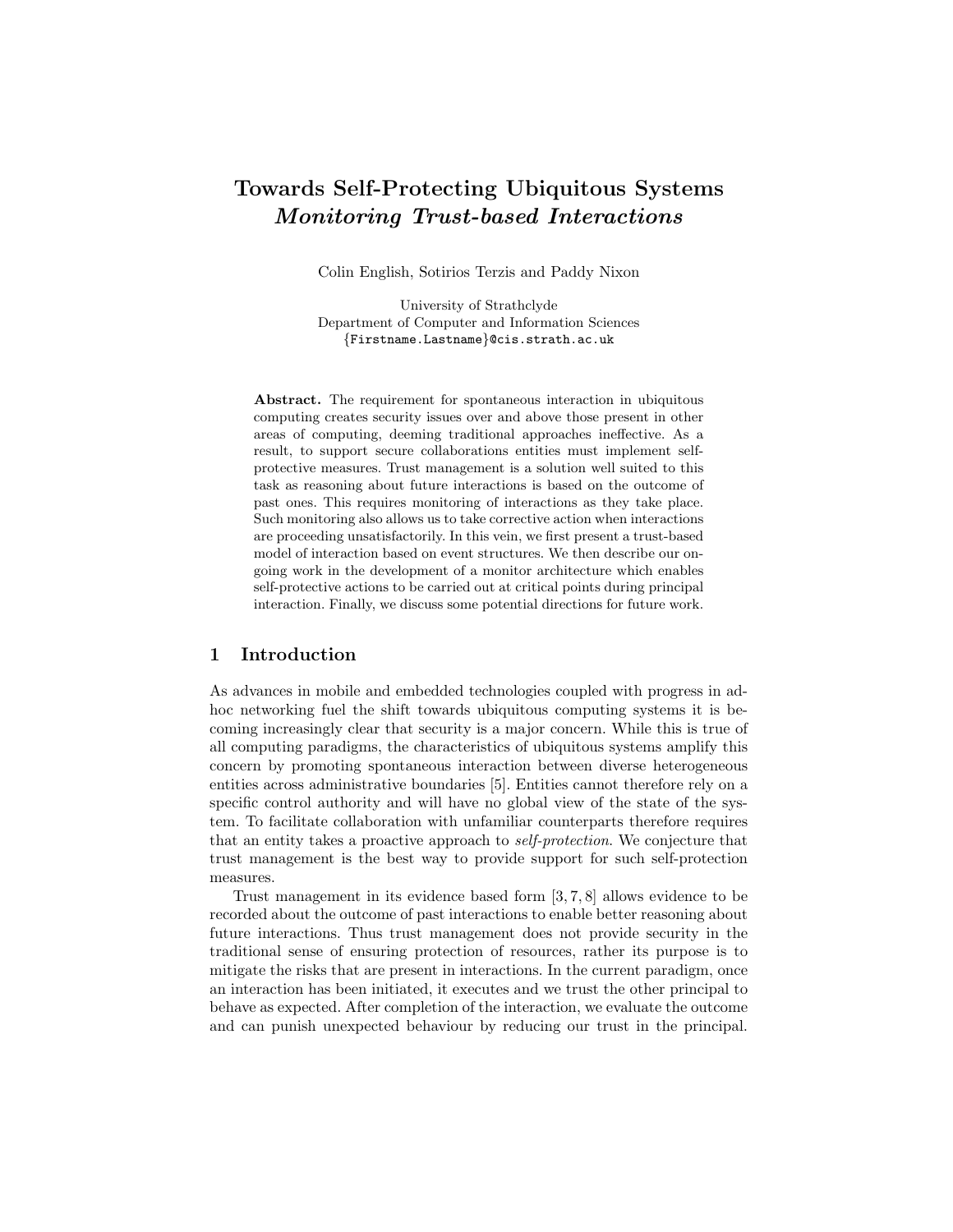Although we are less likely to interact with them in the future, it is possible that damage from the completed interaction may already have occurred.

What if applications could protect themselves further? What if instead of only observing the final outcome of an interaction, an application was able to monitor progress throughout its execution, in order to be able to protect itself when things are going wrong. By following the progress of an interaction, we facilitate the implementation of safeguards for corrective action, which in extreme cases may even involve the premature termination of an interaction, to prevent damage we suspect may occur. This may help to increase to acceptability of evidence based trust management solutions in the larger security community.

Our aim is to develop such a monitor for general use over a range of applications. To achieve this, an underlying interaction model for applications is needed, capable of representing the types of interactions we are concerned with and how these take place. The model must consider the observable factors both within the interaction itself and its environment enabling the representation of the interaction state. The monitor then can follow this interaction model, and allow the application to intervene at critical points. This paper outlines our work in developing the monitor, detailing our interaction model in section 2 and aspects of the monitor in section 3. We then discuss ongoing work and conclude in section 4.

# 2 The Interaction Model

The basis for our model comes from work undertaken in the SECURE project [1], which facilitates collaboration between entities through a decision making process. This process allows evidence to be gathered to construct a trust value, which is then used in conjunction with cost factors to facilitate a risk analysis process upon which an interaction decision can be based. There is a formal theoretical trust model based on event structures underlying this decision process [2].

More specifically the model acknowledges that interactions will have certain relevant properties from the perspective of trust. During the interaction there will be things that may be observed which determine the interaction's outcome and as such are of interest to future trust decisions. To represent such observables, the model uses events, which could be generated internally or externally to the application. An interaction is therefore modelled as an event structure, a set of all observable events,  $E_T$ , within which certain relations exist. These relations reflect that the occurrence of some events may be necessary for the occurrence of others (necessity relation), and the occurrence of some will prohibit the occurrence of others (conflict relation). The outcome of an interaction is therefore represented as a subset  $C \subseteq E_T$  called a configuration, holding the set of events actually observed, which is consistent with these relations.

Modelling outcomes as configurations enables a history  $(H)$  to be built from a series of interactions, represented by a set of configurations where members represent the outcomes of individual instances of the interaction. Through such a history  $H$ , trust values can be represented as mappings of configurations to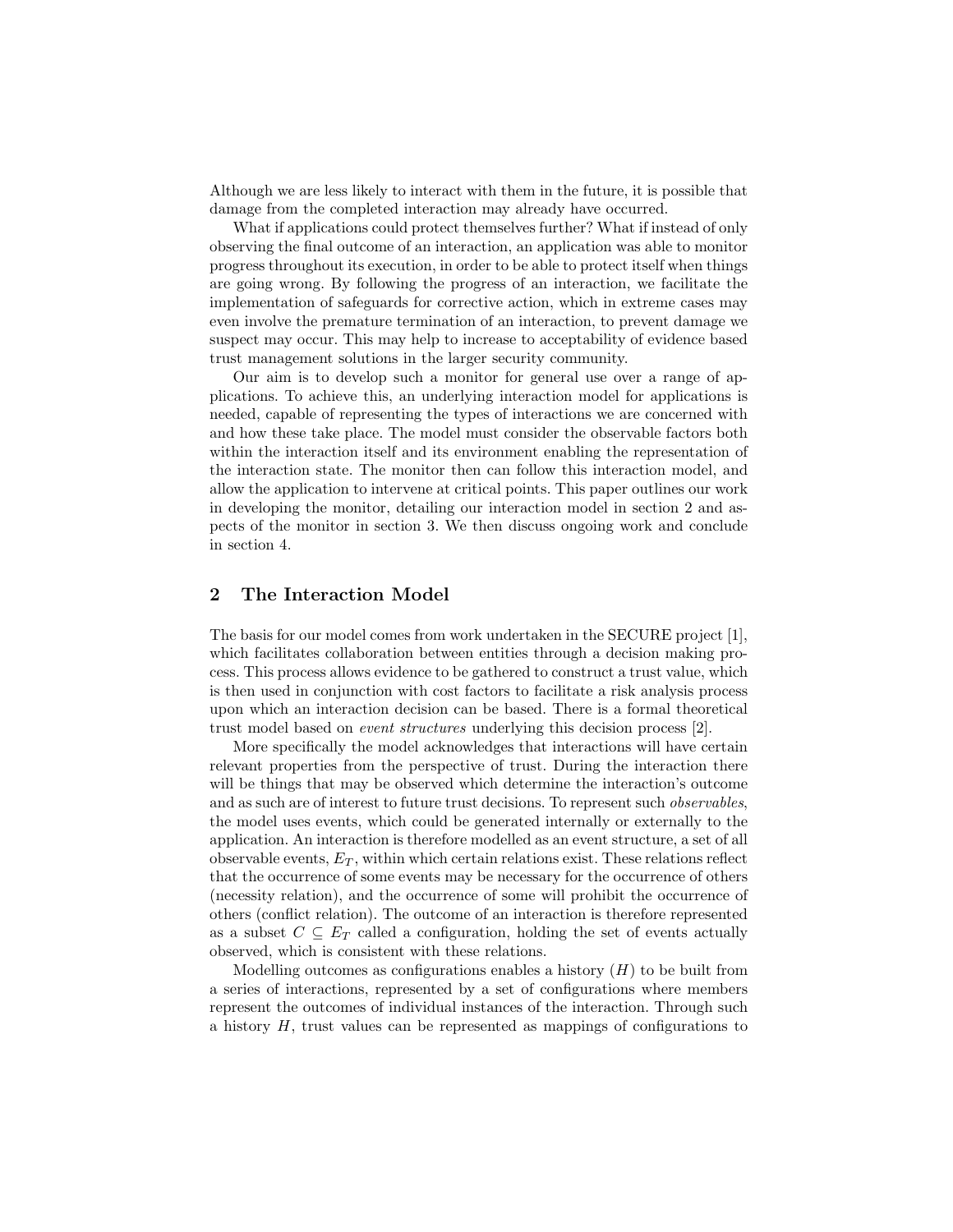triples  $(s, i, c)$ , in the form of counts reflecting how many configurations in H support  $(s)$ , contradict  $(c)$  or are inconclusive  $(i)$  for each configuration. Whether an observed outcome contributes to  $s, i$ , or c for each configuration is determined by the necessity and conflict relations between events in the configurations. These counts can therefore be used to estimate the likely outcome of the next such interaction with the principal in question.

Further to the events that are of relevance to trust, many interactions will incorporate observable properties of relevance to the cost of outcomes of the interaction. We incorporate these into the interaction model as events in a set  $E<sub>C</sub>$ , which can be generated either internally by the application or by some external source aware of environmental conditions. Although these events do not contribute to configurations, they are of importance to the overall decision process, as they affect the risk analysis upon which decisions rely.

As an example consider the following scenario of a distributed file storage service. This service allows users to subscribe to host files on many different file servers, each for a specific duration. Users may decide to remove their files from a particular server before the end of the subscription period if they become dissatisfied with the quality of service offered. Alternatively they may decide to replicate their files on multiple servers to make them more available and so on. Observables (events) come from the application as a result of attempted file actions or pings, or some external source such as an intrusion detection system. For example, events of interest might be fileaccess, fileok, fileok, ping, serveravailable and serveravailable, where the overline implies negation. We should point out that the following relationships hold between the events; fileok and *fileok* are in conflict and both are in necessity relation to *fileaccess*, while serveravailable and serveravailable are also in conflict and both in necessity relation to both *fileaccess* and *ping*. Hence an example of a valid configuration is  $\{fileaccess, fileok, ping, serveravailable\}$ , whereas  $\{fileaccess, fileok,$  $\overline{fileok}$  is invalid due to the conflict between fileok and  $\overline{fileok}$  for a specific fileaccess. Furthermore, an example of a cost relevant event is a critical update of a file, fileupdate(critical), meaning the value of the file has increased for the user. Notification of such an event could come from the application. Another risk relevant event from an external source is changeconnection. This event denotes that depending on the kind of network connection used, e.g. home dail-up connection or workplace LAN, the cost of accessing a file changes.

It is important to bear in mind that there are many possible interactions in a ubiquitous computing environment and it may be difficult for the application developer to characterise all of them. However, the model is based on a decision process that requires developers to consider specific interactions and thus the model need only cope with those that the developer is concerned with. From a self-protection point of view there are certain properties that applications must have:

- There must be a rich set of observable characteristics to be monitored.
- There exists sensible points at which an interaction initiated by a single trusting decision can allow corrective action to be taken.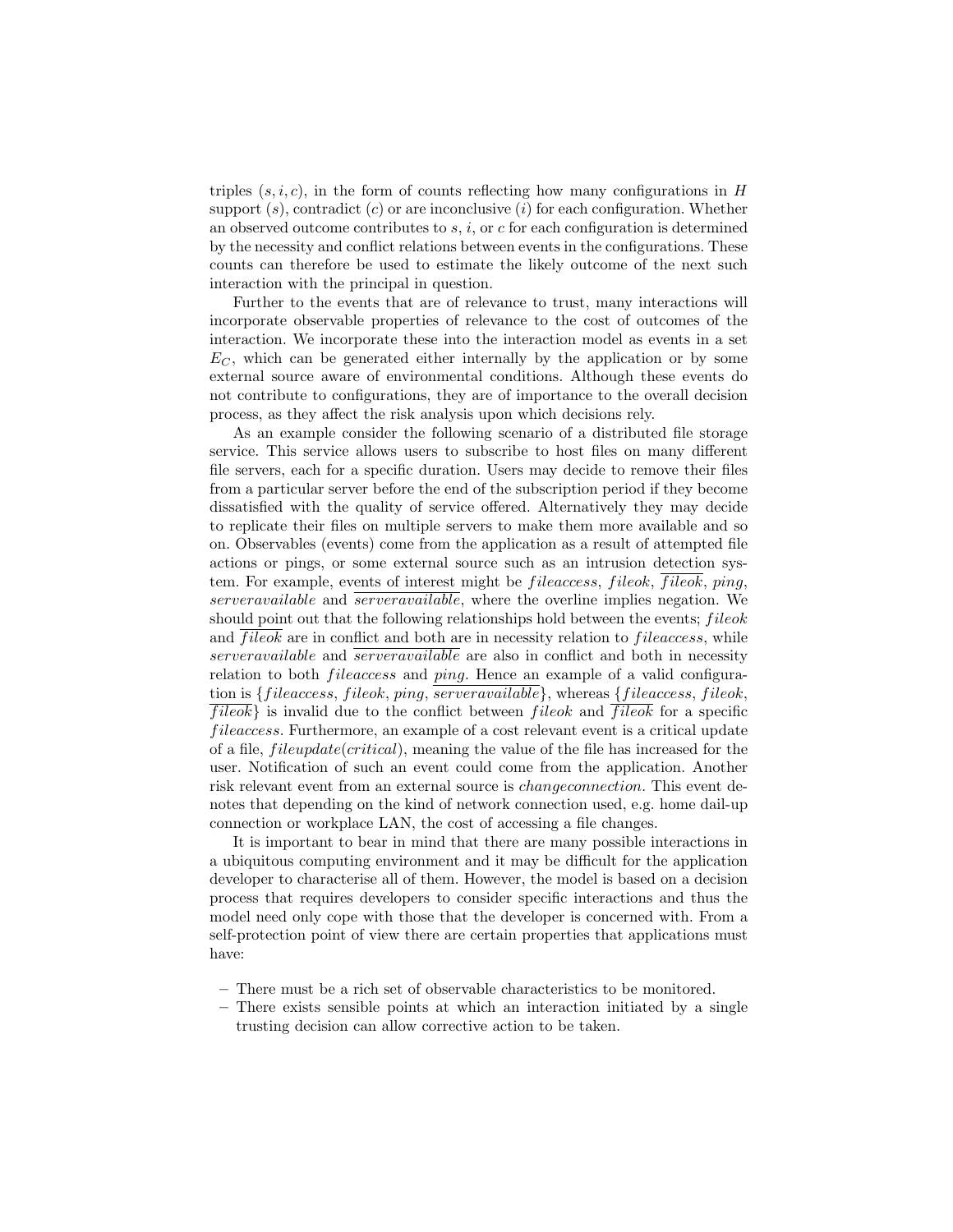– The interaction must offer scope for reaction to observed events.

Although we show a limited  $E_T$  above, this could be greatly expanded into a more rich set. The example is both interruptible and has duration, as the service allows subscription for a period of time, during which the file may be removed at any time.

## 3 The Monitor

So we have an interaction model with events for trust observables reflecting likelihoods of outcomes and events for cost observables dictating costs of the outcomes. How does the monitor utilise this to follow the progress of such interactions? It must track the state of the interaction at any time throughout its execution. As the observable events of the model deal separately with cost concerns and trust concerns, our monitor maintains a representation of both the interaction trust-state and its cost-state.

Trust-state is a representation of how the interaction is proceeding in terms of the events in  $E_T$ . The configurations that represent outcomes in the model can also represent partial executions of the interaction and hence its trust-state. The monitor takes a *snapshot* of the current interaction. This is a set, or more specifically a configuration, containing the observables from  $E_T$  seen so far during the execution. These snapshot configurations will be subsets of those configurations that represent final outcomes of interactions. Cost-state is a set maintained by the monitor which contains the events from  $E_C$  that have occurred throughout the course of the interaction. The snapshot and cost-state are updated as the result of event notifications for the specific interaction.

The trust-state and cost-state reveal the currently available information on the likelihoods and costs of outcomes respectively. This can be used to improve our understanding of the risks in the progressing interaction compared to the risk analysis used in the initial decision. To facilitate this the monitor must combine trust-state and cost-state, with consideration for the concerns of the application, to create a representation of overall *risk-state*. This is a subjective view of how satisfactorily the interaction is proceeding from the perspective of the truster, with respect to its initial risk estimation.

Figure 1 shows how observed trust and cost events influence the risk-state of the interaction through the specification of conditions that reflect the trust and cost concerns of the application given the risk estimation at the decision stage. The following section will elaborate on this by detailing the construction of the state space.

## 3.1 Constructing the Risk-State Space

The risk-state space is constructed by the application in terms of a set of conditions. The number and content of the conditions is up to the application to define. However, given that the application can have concerns relating to both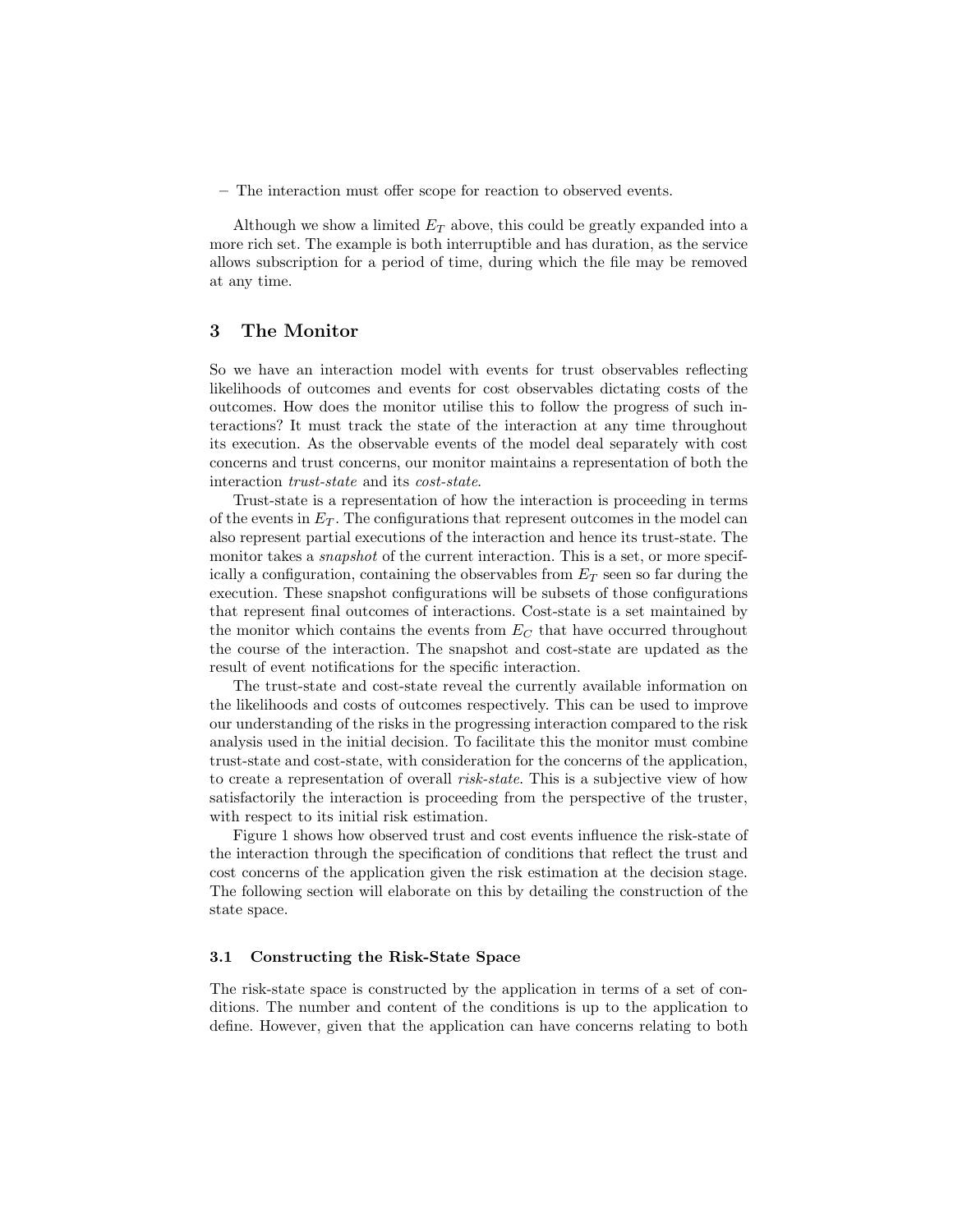

Fig. 1. Risk-State Space Construction.

trust and costs, these conditions will most likely have both a trust component and cost component. These components are specified as predicates, involving the current trust-state and cost-state of the interaction. The application can specify cost component predicates based on knowledge of how certain events in  $E_C$ affect the cost/benefit of certain outcomes. The trust component predicates can be generated by the application based on which configurations are of concern to the application. As an example, there may also be particular outcomes that the application would like absolute protection from regardless of how small their likelihood initially was. Furthermore, other evidence may become available during an interaction. Therefore snapshots from other ongoing interactions of the same or similar type with the same or other principals can be incorporated into the trust component of conditions. Therefore if other interaction instances are unsatisfactory, this may be an indication that the current instance will follow suit. As an example from the file server scenario, if the application is concerned about file integrity regardless of  $H$ , it may define a predicate that becomes true when, across all snapshots, a file has been corrupt on four out of five file accesses.

Conditions may necessitate the comparison of the current snapshot to H or to other snapshots. We can determine whether any of the snapshots support or contradict particular configurations, or even express uncertainty via the inconclusive comparisons. This is key to specifying and evaluating conditions. For example, the current snapshot may contradict certain configurations, limiting the outcomes the interaction may proceed to. It is thus possible to define a condition on all good outcomes having been ruled out or when the snapshot supports too undesirable an outcome. An example condition from the file server scenario with both a trust and a cost component is when in the current snapshot, a particular file server has been unavailable on the past two occasions and at the same time, the connection cost is quite high.

Each time the snapshot or the cost-state for the current interaction is updated, this triggers the re-evaluation of the condition set. The set of all conditions defined constitutes the risk-state space while the truth values of these conditions dictate the risk-state at any time throughout the interaction. Therefore when a condition's predicate becomes true it effects a change in the risk-state which is of concern and may trigger an action. Thus changes in risk-state can be seen to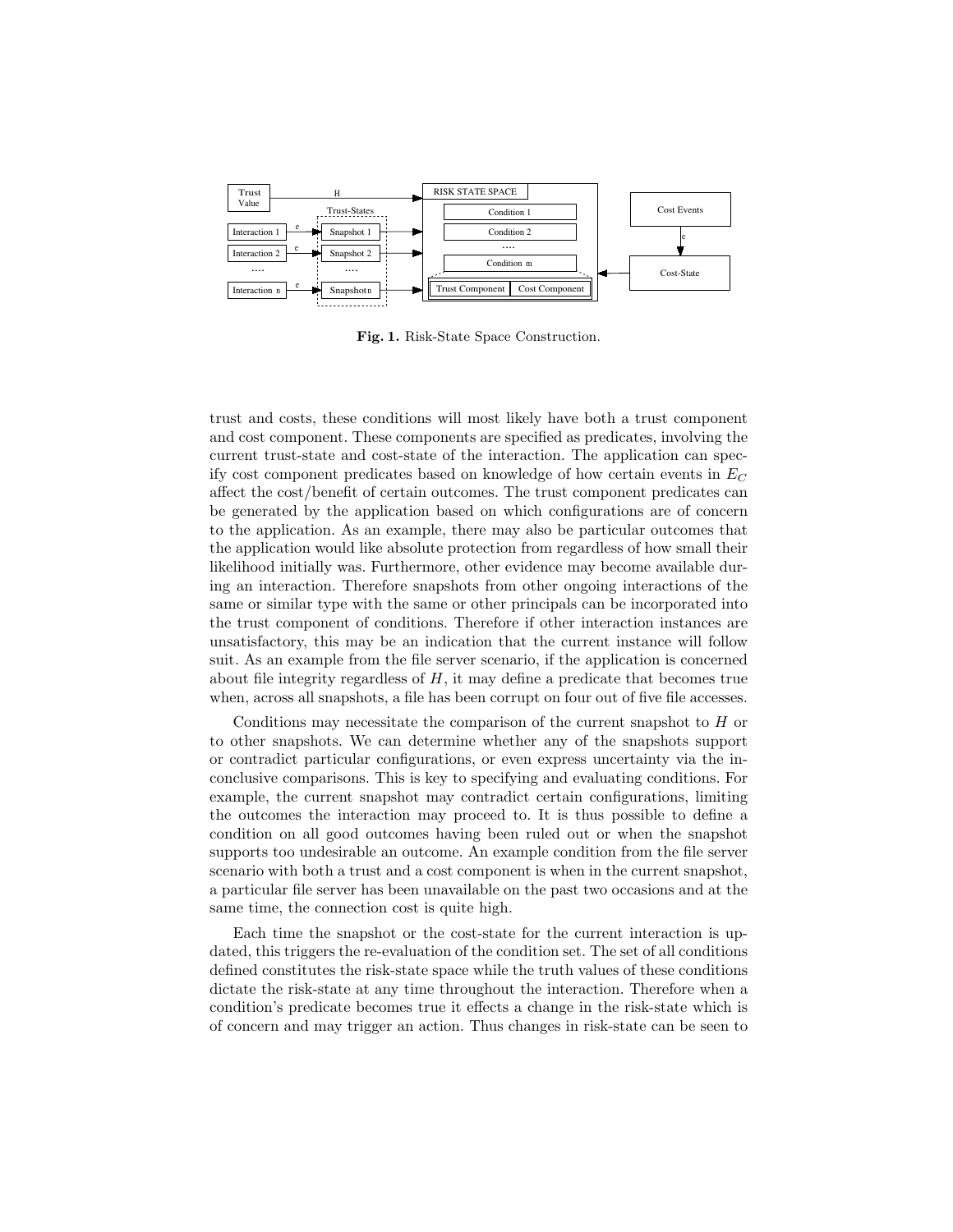reflect critical points in the interaction defined by the application, where some action might be taken.

### 3.2 Triggering Actions Based on State

Further to the monitor requiring the application to define the risk-state space, it must also define the actions to be taken upon specific changes in state. We are currently examining Event-Condition-Action (ECA) rules [6] for inspiration for a means to communicate this information to the monitor. These rules state that the occurrence of one or more events will trigger evaluation of a condition, which if true will trigger one or more actions. However, we wish to define actions to be triggered based on risk-state rather than the individual conditions to allow for more complex combinations of conditions to be the trigger. We envisage this being done using ECA rules on the risk-state itself. A very basic ECA rule to represent final outcome monitoring could be based on a risk-state space consisting of only one condition, that becomes true when the snapshot of the interaction matches a final outcome configuration. This is therefore a binary state space, and an ECA rule could specify that when the risk-state's single condition becomes true, an action is triggered that communicates an updated  $H$ to the application.

The specified actions will be application specific, possibly in the form of callback methods or messages. The content of these message may vary and can, for example, provide warnings to allow rollback or termination of the interaction or other information dictated by the application. It is the responsibility of the application to decide on the course of action to follow upon receipt of a message. In our file server example, feedback could allow the application to replicate a file on another file server or start some kind of recovery process.

#### 3.3 The Monitor Architecture

The monitor we are developing must operate as a general, self-contained software component to enable it to be used across a range of applications. To this end we have developed a high-level architecture, seen in figure 2, to support the concepts defined so far in this section.

The architecture highlights the responsibilities of the different components and the interfaces between them. The application takes responsibility for specifying the condition set based on trust and cost concerns for each interaction to be monitored, communicating this to the monitor. It must also communicate to the monitor the ECA rules as a means to specify actions and also the locations of the necessary event sources to be subscribed to. This allows the monitor to retain its generality. Based on the information supplied by the application, the monitor must keep track of the cost-state and trust-state/snapshots for all interactions that it has been instructed to. The monitor also takes responsibility for maintaining  $H$ , as this can be updated based on the snapshot tracker when the outcome of an interaction is observed. Aside from storing this information, the monitor uses it in evaluation of the condition sets to build a representation of the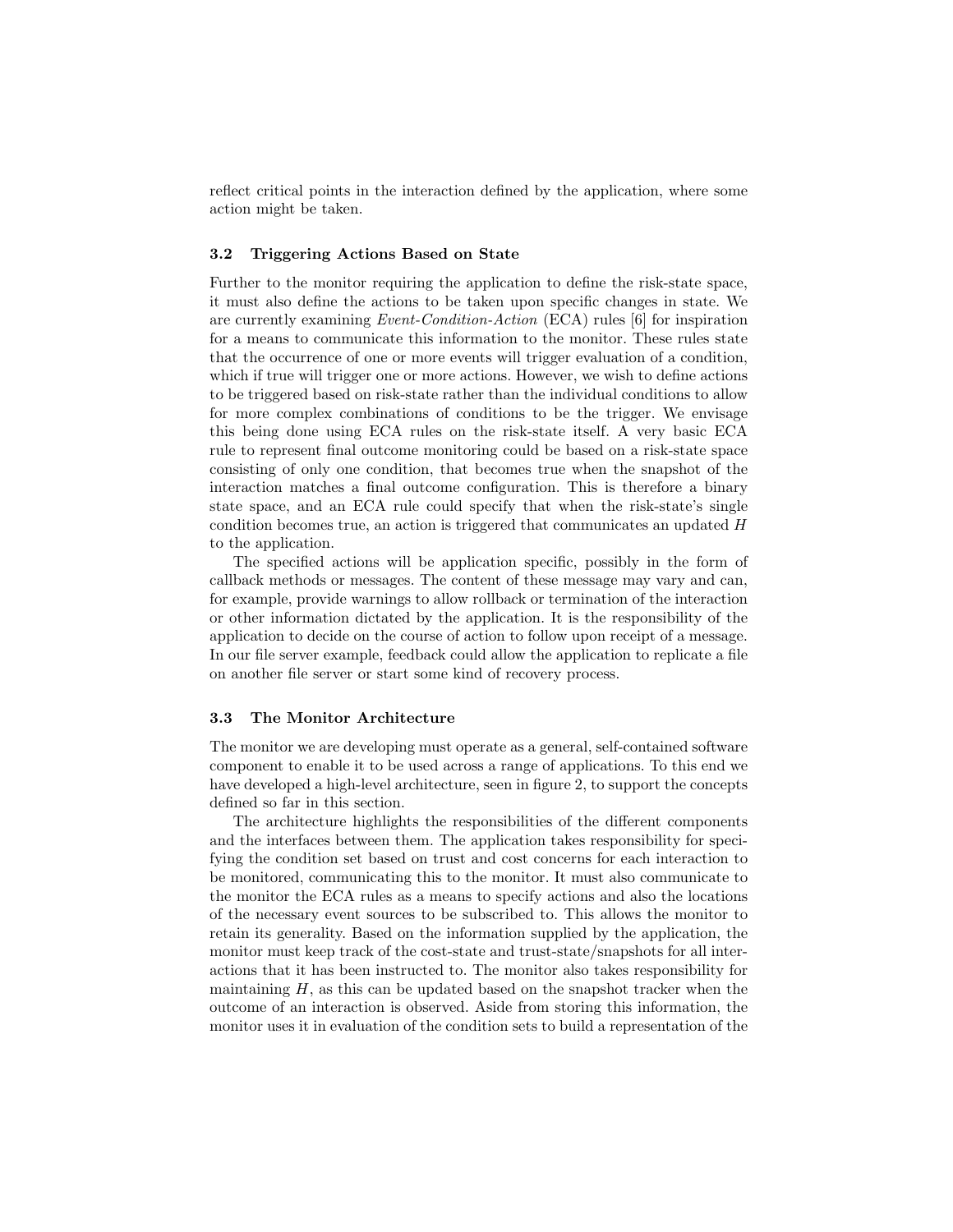

Fig. 2. The Monitor Architecture.

risk-state of each interaction and performs the actions as specified. The monitor does not reason about the risk-state, rather it just filters events and evaluates the conditions to determine and maintain a representation of the interaction's current risk-state.

Several underlying event models could be implemented, for example event channels using push or pull methods. The monitor may have to support a variety of event models to allow it to cope with a variety of event sources. Measures for the composition of events from different sources should be included, to allow evaluation of complex conditions. For example multiple environmental events might affect the cost of a single outcome. This is another aspect we are currently investigating. It is important to note that it may not be possible to monitor all events that may be of interest. Inaccessibility of certain external resources for event generation, loss of event feed or even just excessive delay can all contribute to this problem. The mechanism for dealing with this will be implementation dependent. The necessity relation as defined in the model can be useful here since if we observe an event which relies on the occurrence of others, those others must have occurred also. This allows us in some sense to fill in missing observations.

## 4 Conclusions and Ongoing Work

In this paper, we have briefly described our initial steps towards a monitor capable of providing support for self-protecting systems utilising trust. It does so by following the progress of interactions initiated through a trust-based decision process. The monitor is independent of application specific factors, requiring the application to specify its concerns in terms of both cost and trust observables and what action to take under certain circumstances in relation to this. We feel that this approach will improve the robustness of trust management solutions, increasing their acceptability through facilitating improved self-protection.